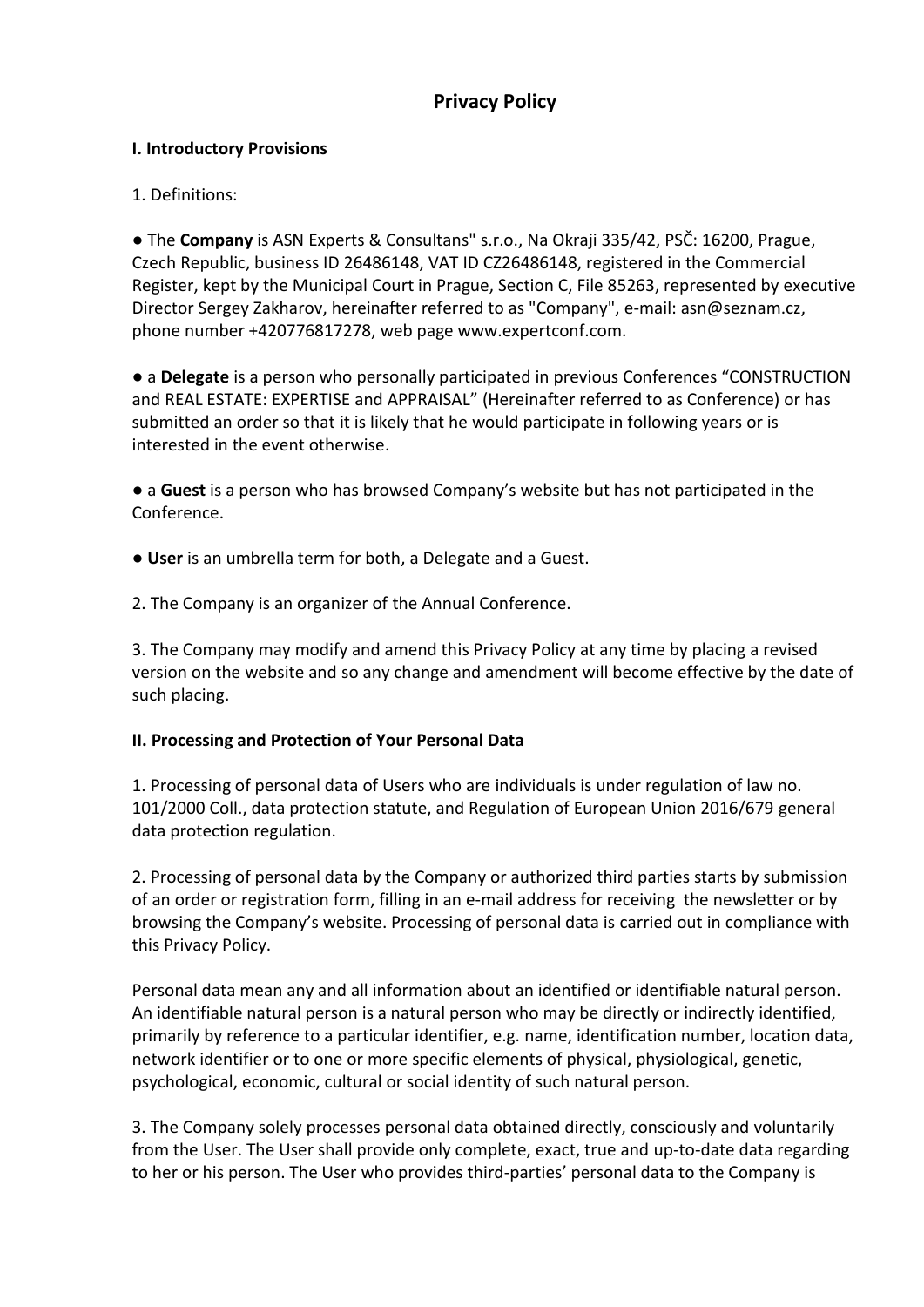liable for lawful handling with the data and declares that this or he does not infringe on the privacy of those third parties.

4. The Company processes the following personal data: the first name and the last name, academic title, billing address, business ID, home address, phone number, e-mail address or other data necessary for performance of the agreement.

5. The Company is processing the User's personal data for the following purposes:

- pre-contract negotiations;
- performance of contractual relation;
- asserting claims from contractual relations after termination of the contract;
- responding to the User's inquiry, providing information on services and products upon the User's request;
- sending commercial communications, offers for services and products, information on events organized by the Company, including invitations to such events and performance of other marketing activities;
- fulfilment of the Company's legal obligations in the area of accounting management and taxation;
- improvement of quality of the services provided by the Company and improvement of the website functions.

6. The Company is processing the personal data on the following legal basis:

- processing is necessary for performance of the contract the party of which being the data subject or for performance of measures adopted prior to concluding the contract upon request of such data subject; providing of personal data is an essential requirement for performance of the contract or for performance of the measures adopted prior to concluding the contract upon request of such data subject; it is not possible to perform precontract negotiations, conclude the contract or perform it from the Company´s side, without provision of personal data;
- processing is necessary for fulfilment of a legal obligation, which applies to the Company;
- processing is necessary for the purposes of legitimate interests of the respective Company or a third party, excepting cases, where interests or fundamental rights and freedoms of the data subject take precedence requiring personal data protection;
- the data subject has given consent to processing of his personal data for one or more particular purposes. You are giving your consent to processing of Your personal data given to the Company voluntarily and you have the right to withdraw the consent at any time, through an email sent to the Company´s email address: [asn@seznam.cz](mailto:zadosti@aspectworks.com) providing Your first name and last name by reason of Your identification. Withdrawal of the consent is without prejudice to legality of the processing arising from the consent given before its withdrawal.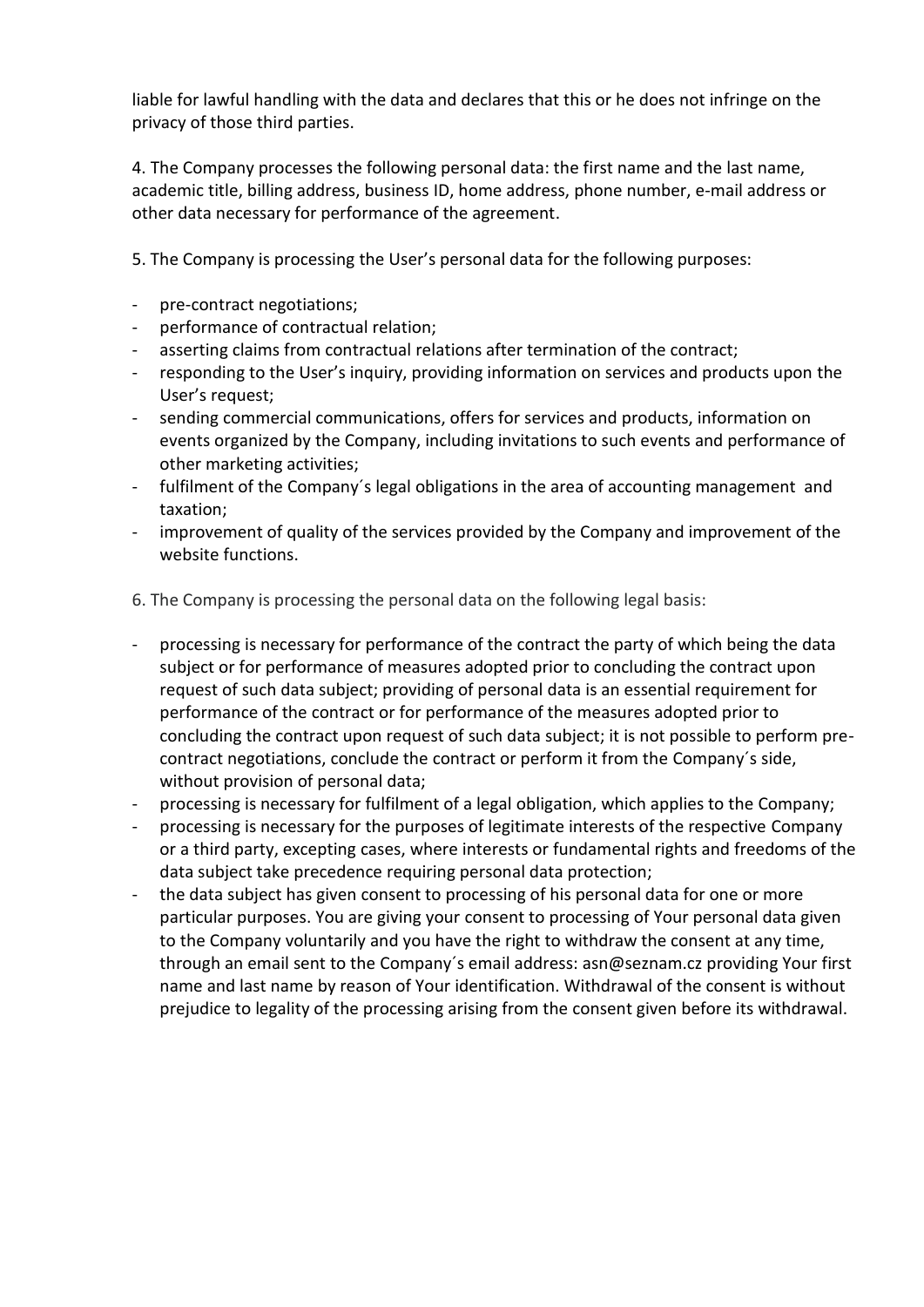7. The Company is processing personal data for an unequivocally defined purpose on the following legal basis:

| Purpose of the personal data<br>processing                                                                                                                                                                                    | Processed personal data                                                                                                                                                                                                                                | Legal basis for<br>personal data<br>processing                                                                                             |
|-------------------------------------------------------------------------------------------------------------------------------------------------------------------------------------------------------------------------------|--------------------------------------------------------------------------------------------------------------------------------------------------------------------------------------------------------------------------------------------------------|--------------------------------------------------------------------------------------------------------------------------------------------|
| pre-contract negotiations                                                                                                                                                                                                     | Identification data (first name, last<br>name, date of birth), contact data<br>(address for correspondence or<br>permanent address, email,<br>telephone) and information on the<br>company for which the user works<br>and work position               | implementation of<br>measures adopted<br>prior to concluding<br>the contract upon<br>request of the data<br>subject                        |
| performance of the<br>contractual relationship                                                                                                                                                                                | Identification data (first name, last<br>name), contact data (address for<br>correspondence or permanent<br>address, email, telephone) and other<br>information necessary for<br>performance of the contract, if need<br>be (e.g. bank account number) | performance of the<br>contract the party of<br>which is the data<br>subject                                                                |
| asserting claims from<br>contractual relations after<br>termination of the contract                                                                                                                                           | Identification data (first name, last<br>name), contact data (address for<br>correspondence or permanent be<br>address, email, telephone) and other<br>information necessary for asserting<br>of claims                                                | legitimate interest of<br>the Company                                                                                                      |
| contacting in order to answer<br>an inquiry, provide<br>information on services and<br>products upon request of the<br>data subject                                                                                           | first name, last name, telephone,<br>email and information of the<br>company for which user works and<br>work position                                                                                                                                 | performance of<br>measures adopted<br>prior to concluding a<br>contract upon request<br>of the data subject                                |
| sending commercial<br>communications, offers of<br>services and products,<br>information on events<br>organized by the Controller<br>including invitations to such<br>events and performance of<br>other marketing activities | first name, last name, telephone,<br>email and information of the<br>company for which user works and<br>work position                                                                                                                                 | giving consent to<br>personal data<br>processing and<br>legitimate interest of<br>the company for such<br>processing (direct<br>marketing) |
| fulfilment of the Company's<br>legal obligations in the field<br>accounting management and<br>in the field of taxation                                                                                                        | Identification data (first name, last<br>name, date of birth), contact data<br>(address for correspondence or<br>permanent address, email,<br>telephone), accounting information<br>(bank account number and other<br>information on tax documents)    | fulfilment of the<br>Company's legal<br>obligations                                                                                        |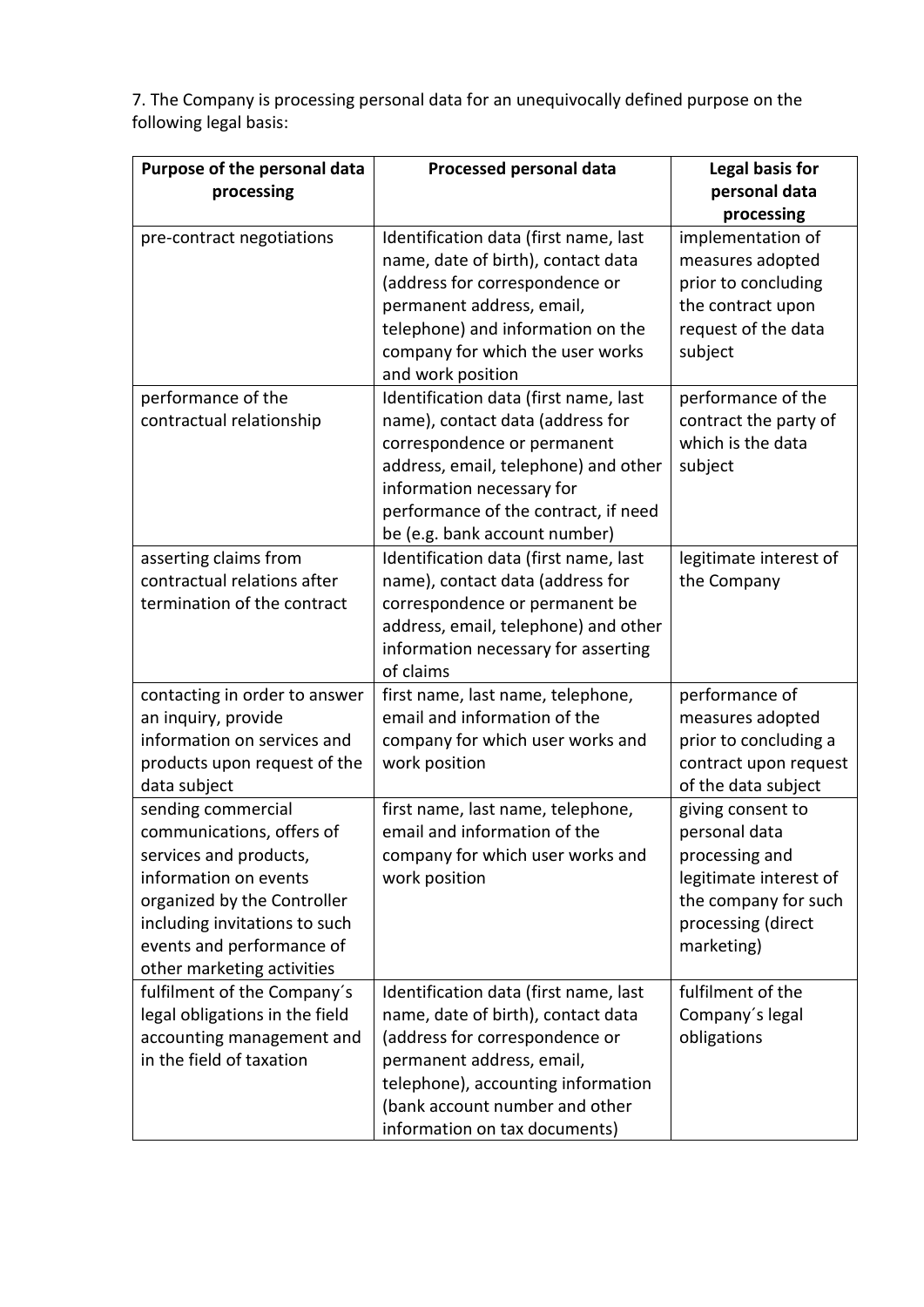8. The Company is processing personal data for the period necessary to ensure all rights and obligations arising from the respective contractual relationship and also during the period for which the Company is obliged to store personal data according to generally binding legal regulations or for which you have given your consent. In other cases the period of processing follows from the purpose of processing or is stipulated by legal regulations in the area of personal data protection.

The Company is processing the personal data according to the purpose of their processing for the period stipulated as follows:

- pre-contract negotiations during the period of pre-contract negotiation;
- performance of the contractual relationship during the term of the contractual relationship;
- asserting claims arising from the contractual relations after termination of the contract for the period of 15 years after termination of the contractual relationship, in case of a judicial proceeding for the whole proceeding period;
- contacting for the purpose of answering an inquiry, providing information on services and products upon request of the data subject - during the term of the negotiation for the purpose of responding, providing information on services and products;
- sending commercial communications, offers of services and products, information on events organized by the Company, including invitations to such events and performance of other marketing activities - until withdrawal of the consent to the processing;
- fulfilment of the Company´s legal obligations in the field of accounting management accountings and in the field of taxation - for the period of 10 years from the following calendar year after providing the performance.

9. The consent is valid also for the processors authorized by the Company.

10. Personal data are provided to third parties cooperating with the Company within the framework of providing the services, participating in delivery of products, performance of payments and ensuring marketing services (i.e. particularly providers of mailing services and cloud services). Such third persons need access to user's personal data in order to be able to perform their activity and are obliged to respect the principles of personal data processing stipulated by the Regulation in processing user's personal data. An update list of third persons is available upon request.

The Company does not provide user's personal data to third persons other than the above mentioned without user's consent, not even sharing the data with other persons or unrelated companies, except for the following cases:

- compliance with legal regulations or in response to requirements of legal regulations;
- protection of the Company's rights and property, their representatives, users and other persons, in particular for the purpose of enforcement of their contracts, principles and user conditions and in cases of urgency for the protection of the security of the Company, users of its services or any other person;
- in connection with any merge, sale of the company's property, financing or acquisition of all or a part of the Company´s enterprise by another company or during such process

The Company will not transfer user's personal data to a third country or an international organization without user's consent, excepting the above-mentioned third persons.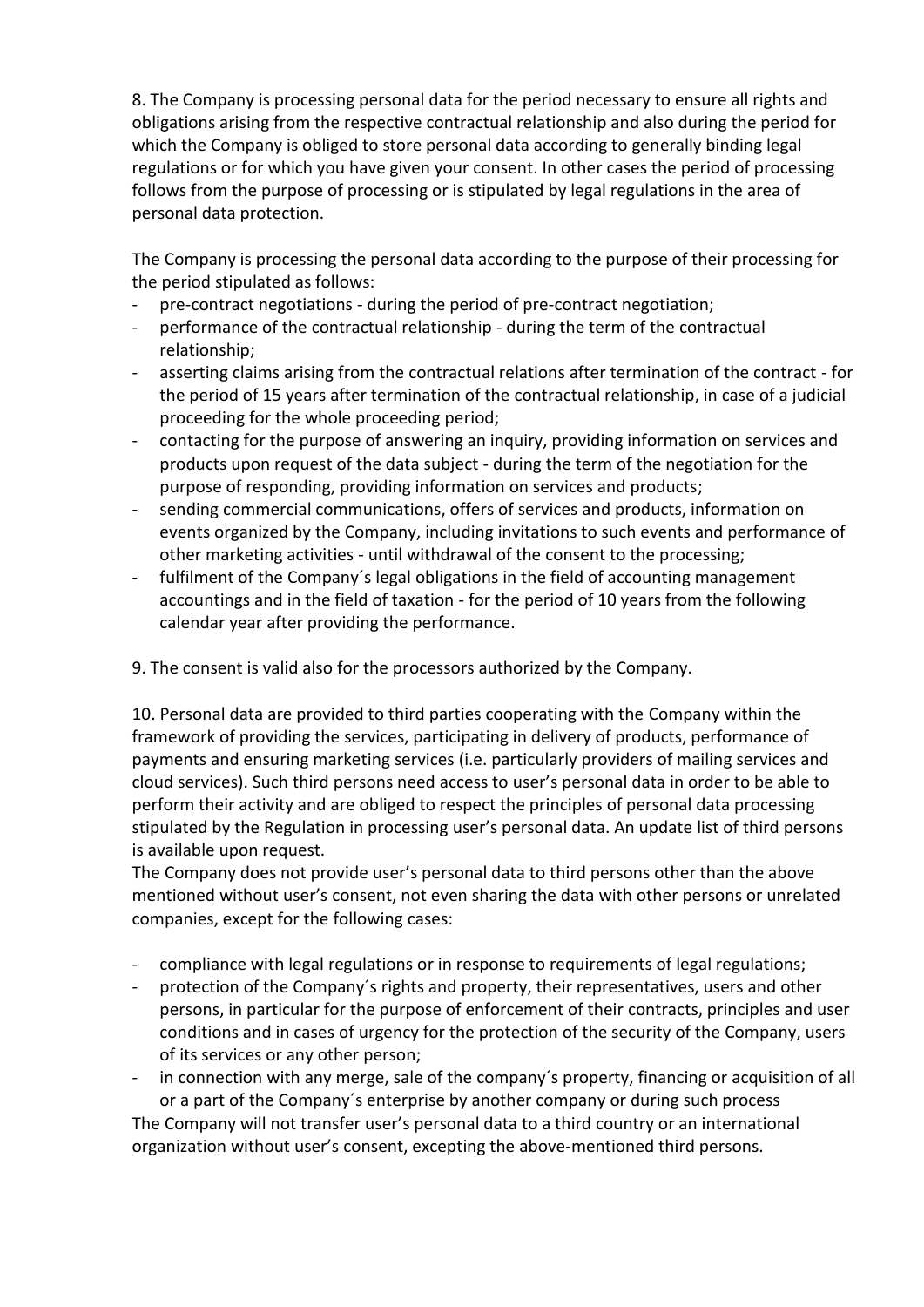11. Personal data shall be disposed immediately after expiration of the period or extinction of the reason for processing.

12. The Company makes effort to prevent cases of unauthorized carrying out the personal data by third parties but is not liable for any damages caused by such unlawful processing of the data.

13. After user's consent, cookies can be saved to user's devices to achieve functional connection and reactions of the website, personalization of the advertisements, service offerings and finding out the user's preferences. Data accessed through cookies may be shared with Seznam's, Google's and Facebook's services.

14. The data shall be processed automatically as well as non-automatically. Users may not be object to automated-decision making.

15. The Company declares that it has adopted any and all appropriate technical and organizational measures to safeguard personal data.

The Company has adopted technical measures to safeguard data warehouses and personal data warehouses in paper form, in particular by anti-virus programs, encrypted discs, regular backups and passwords. Data in paper form are secured by lockable cupboards in the Company´s premises, in the guarded building. The Company declares that only persons authorized by him have access to the personal data.

16. As a subject of data, whose data are processed, you have the below mentioned rights which you may enforce any time. This relates to:

- the right to access to one´s personal data (i.e. the right to obtain the information whether Your data are processed, and if so, you have the right to gain access to such information);
- right to rectification of the personal data (i.e. to require a rectification in case you find that the Company is processing inaccurate or untrue data);
- the right to request explanation (i.e. if you suspect that your personal data processing breaches protection of Your personal and private life or the processing is performed in violation with legal regulations);
- right to restriction of personal data (i.e. the right to require temporary restriction of your personal data processing);
- right to erasure of personal data (i.e. in case Your data are no more need for the purposes for which they were processed);
- the right to object against personal data processing (the controller is obliged to prove that there exists a legitimate reason for personal data processing which prevails over Your interests or rights and freedoms);
- right to data transferability (i.e. the right to require that Your data are obtained by a third person);
- the right to lodge a complaint with the Office for Personal Data Protection (i.e. in case you believe that Your right for personal data protection was breached);
- the right to withdraw the consent with processing of Your personal data at any time; the withdrawal of the consent is without prejudice to the processing based on the consent which was given before its withdrawal.